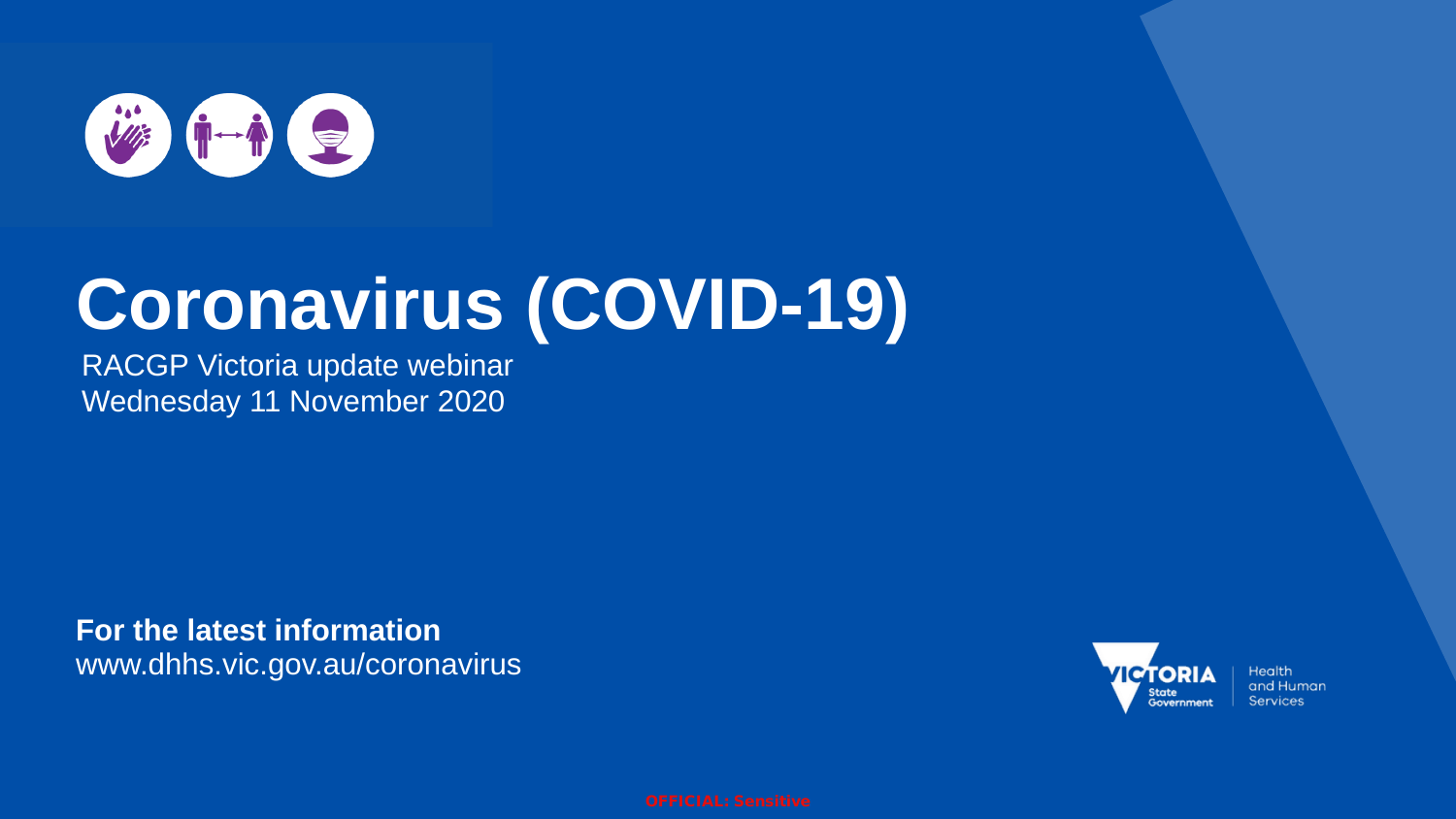

# COVID-19 and cancer care

## Presentation – RACGP + DHHS Webinar

Tuesday 11<sup>th</sup> November 2020

Dr Andrew Haydon Medical Oncologist, Alfred Health Member, Victorian Cancer Expert Reference Group for COVID-19 Co-Chair Victorian Cancer COVID-19 Network Co-Clinical Director, Southern Melbourne Integrated Cancer Service

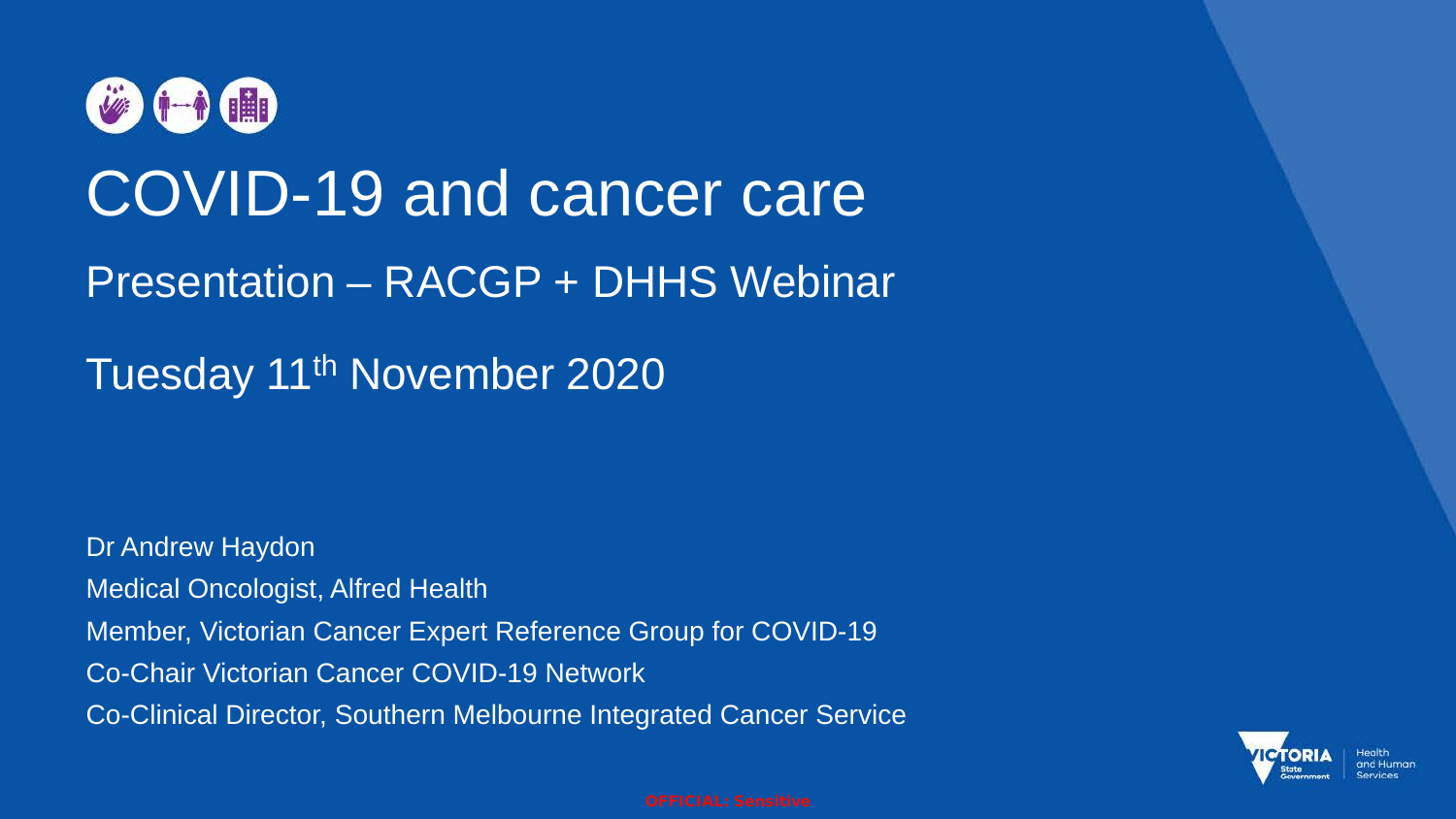

- An automated pathology reporting system
- Identifies cancer-related reports from laboratory IT systems and transmits them to the Victorian Cancer Registry.
- As soon as a report is signed off by pathologist, E-Path at VCR receives the copy of report (if selectable and reportable).
- Approximately 94% of pathology submitted in Victoria use E-Path.
- Has a very high sensitivity in detecting cancer reports >99%
- Over the past 12 months E-Path has been improved to improve specificity of reporting (reduce duplicates)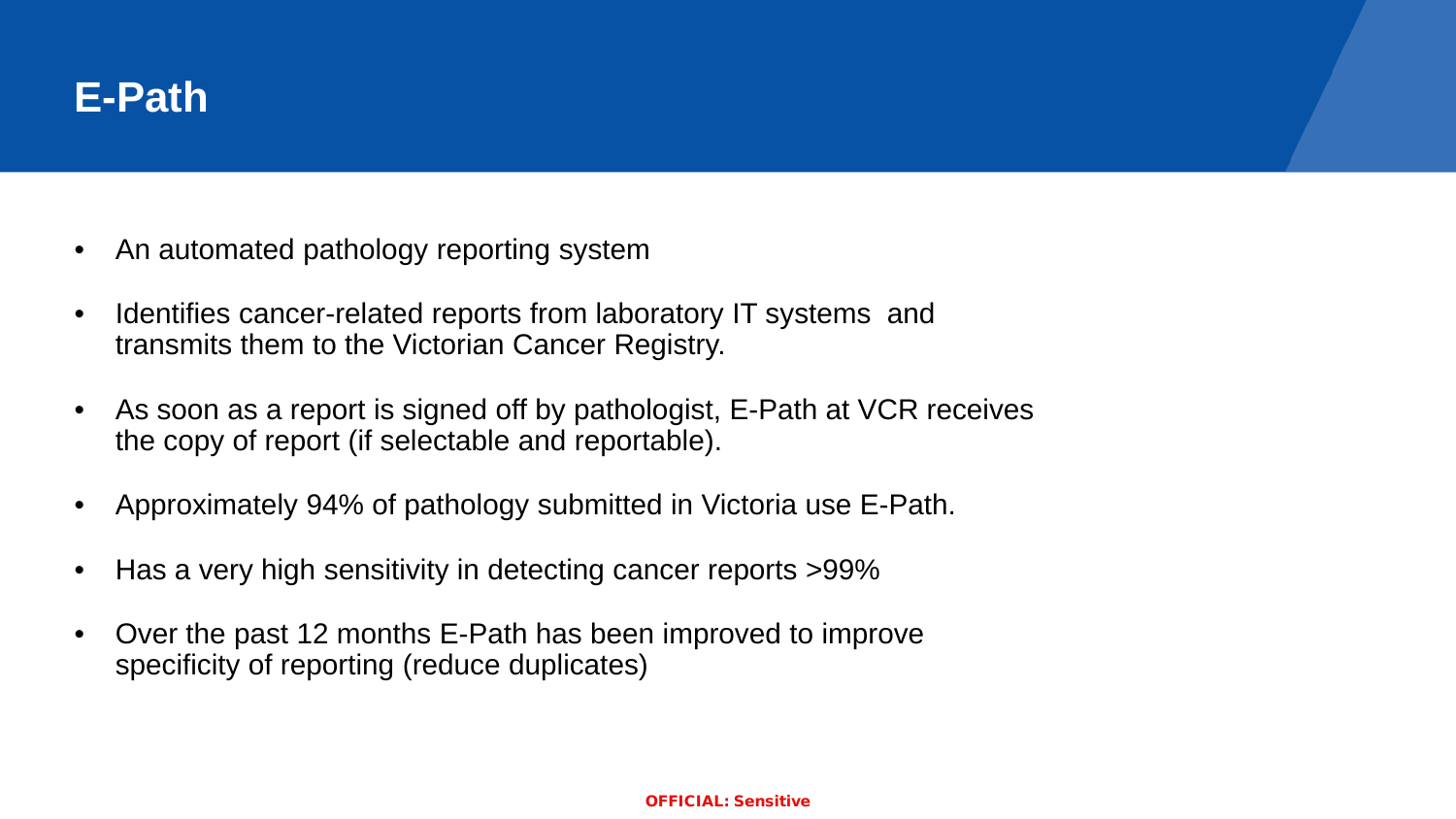## E-Path Monitoring Console: average daily notifications (includes specimens received within 1 week of specimen taken date)



**IN CONFIDENCE**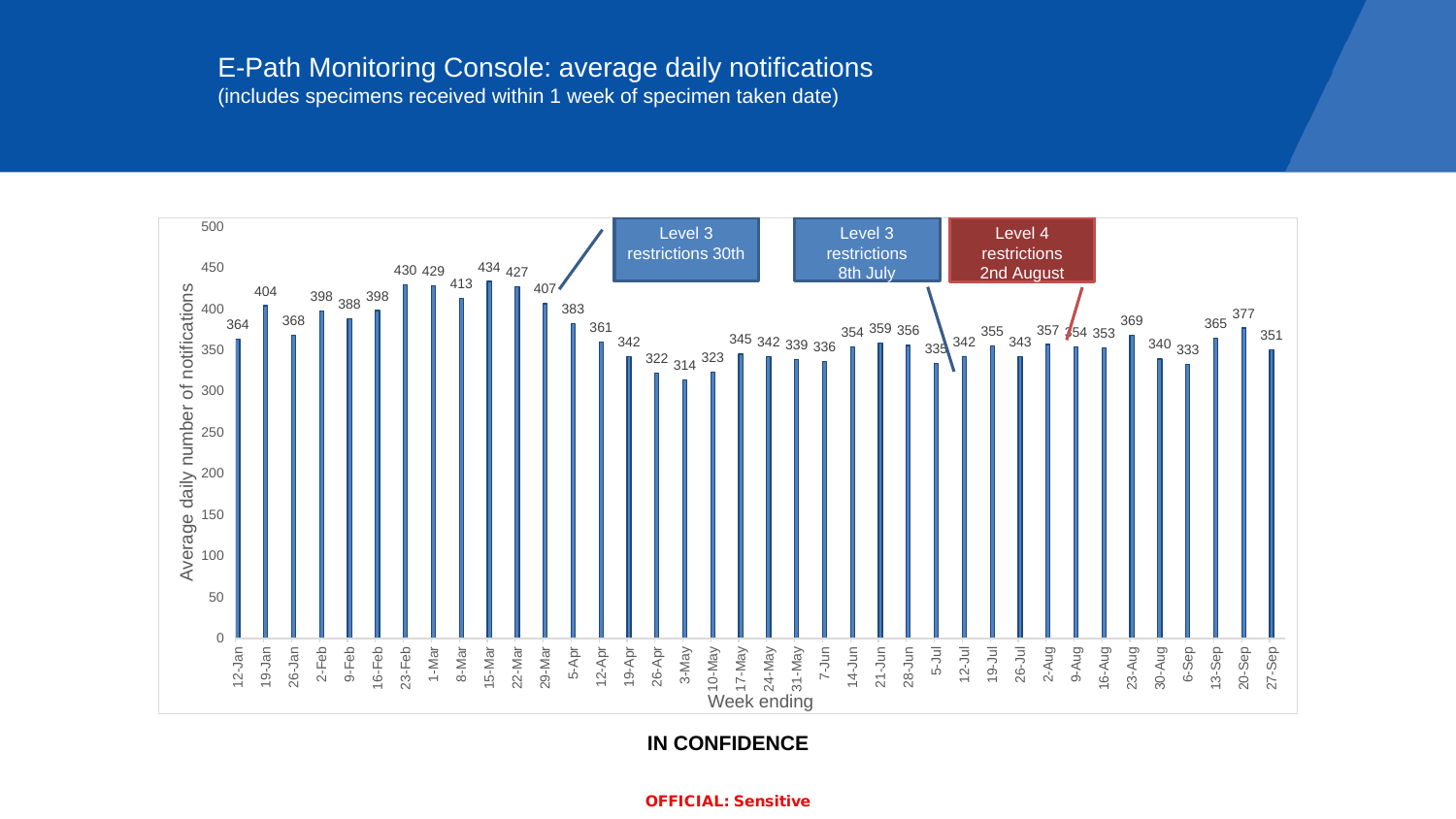# Overall reduction in notifications



Baseline period to scale incidence data to notification data  $=$  Feb 1st  $-$  March 16<sup>th</sup>

For the period April 1<sup>st</sup> and August 31<sup>st:</sup>

**11.2% reduction** in pathology notifications [95% confidence interval -12.1 to -10.3%]

4654 fewer pathology notifications than expected

# Reasons for reduced notifications

- Reduction in primary care consultations
- Reduced imaging and pathology investigations
- Some impact screening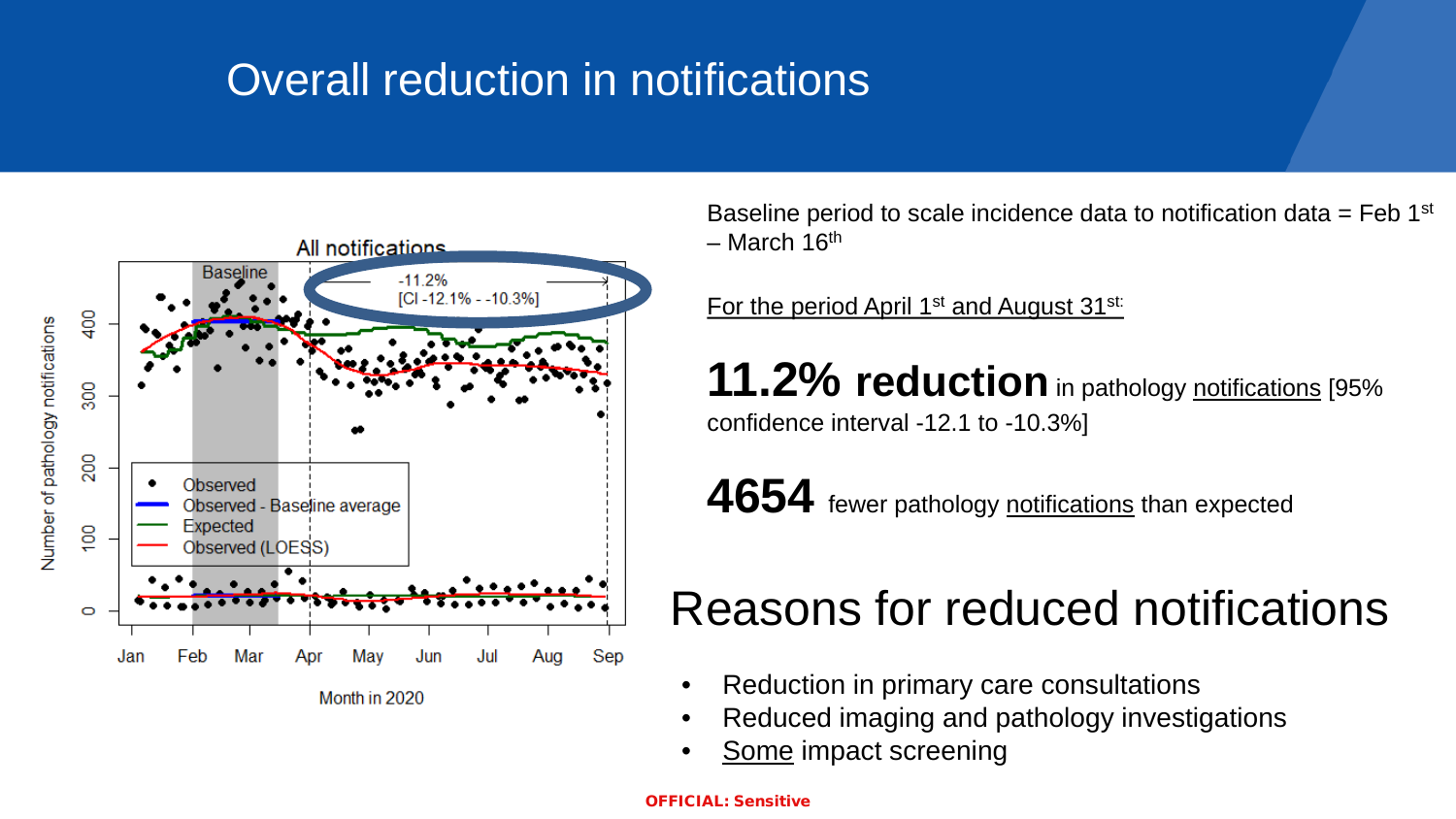# Trends in cancer diagnosis



- Melanoma shows has a large seasonal drop in diagnoses after March. Drop off in notifications still notable
- Breast cancer drop off associated with closure of BreastScreen services and then some return of services
- Prostate cancer notifications continue to decline (24.4% decline for period 1st April to 31st August 2020
- Colorectal cancer notifications seem to be recovering
- Lung cancer notifications not impacted
- Lower numbers of bladder and head and neck cancer notifications
- Head and neck cancer notifications appear to show some recovery. Clinicians advise this may be impacted by reduced dental consults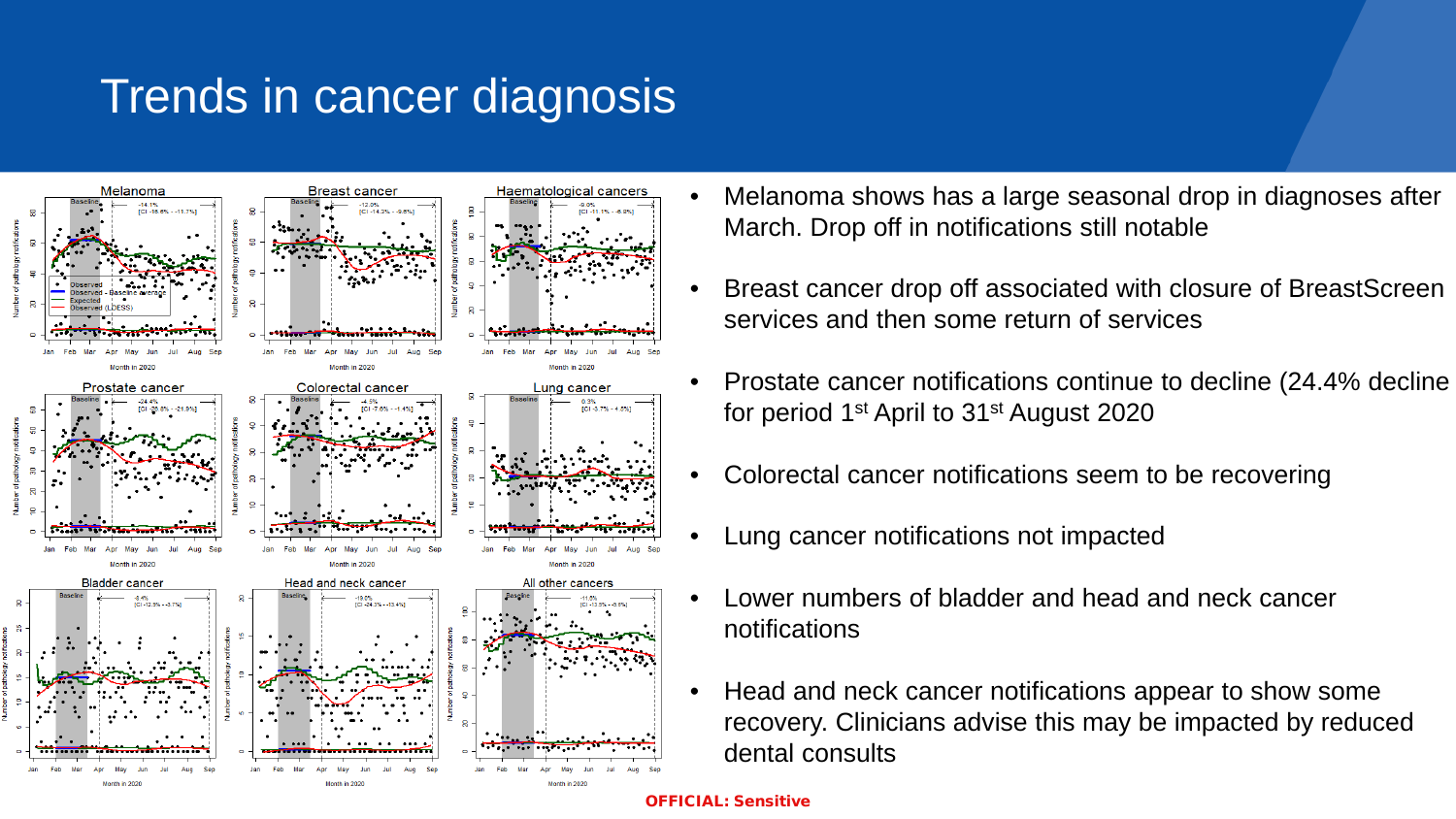# Socio-economic status



- Quintile 1 = most disadvantaged
- Quintile 5= least disadvantaged

#### OFFICIAL: Sensitive

Aug Sep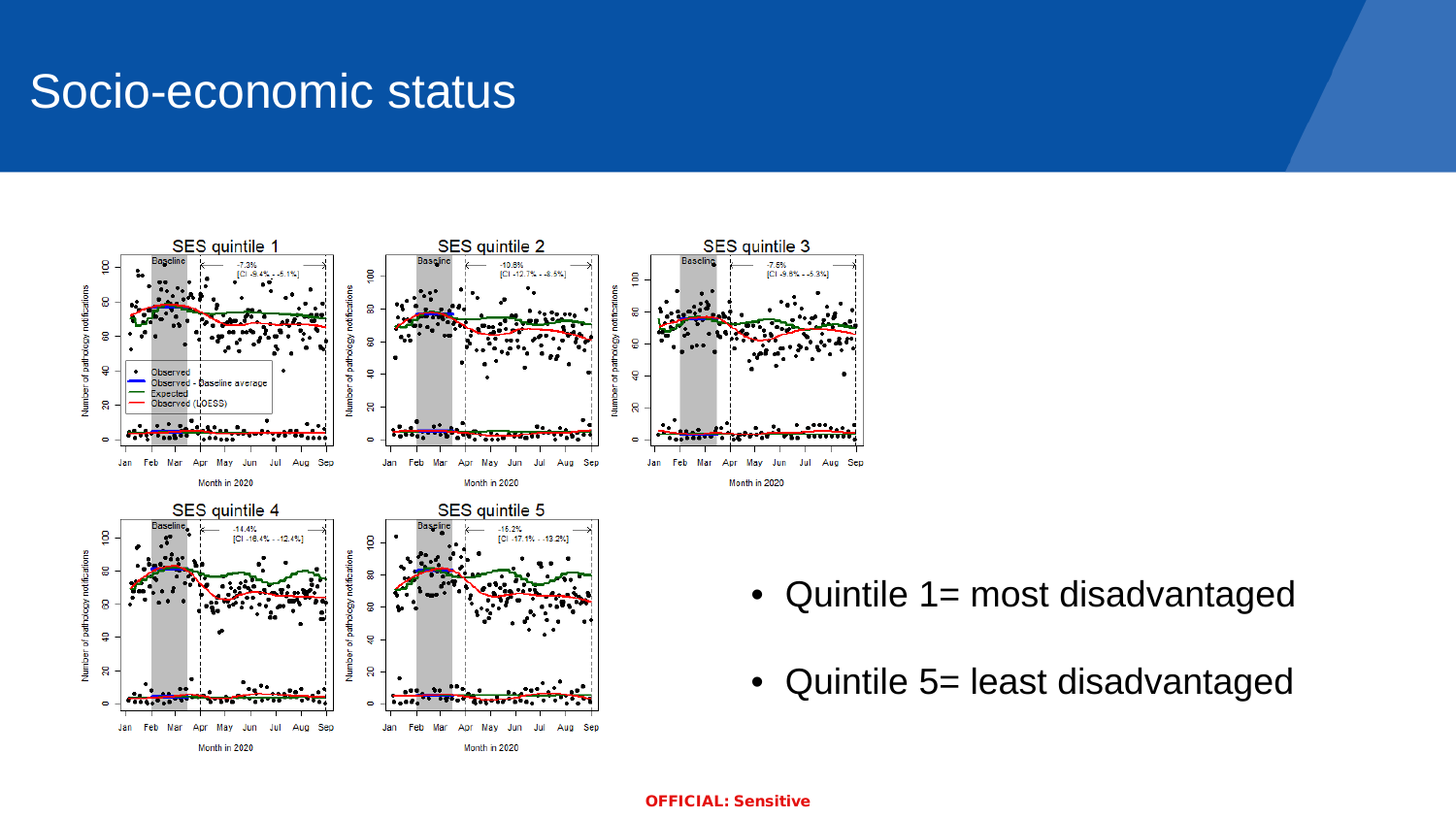# Victoria Overview



- **Notable decline in Melbourne which is not recovering**
- **Inner regional is showing some recovery**
- **Low numbers in outer regional/remote Victoria**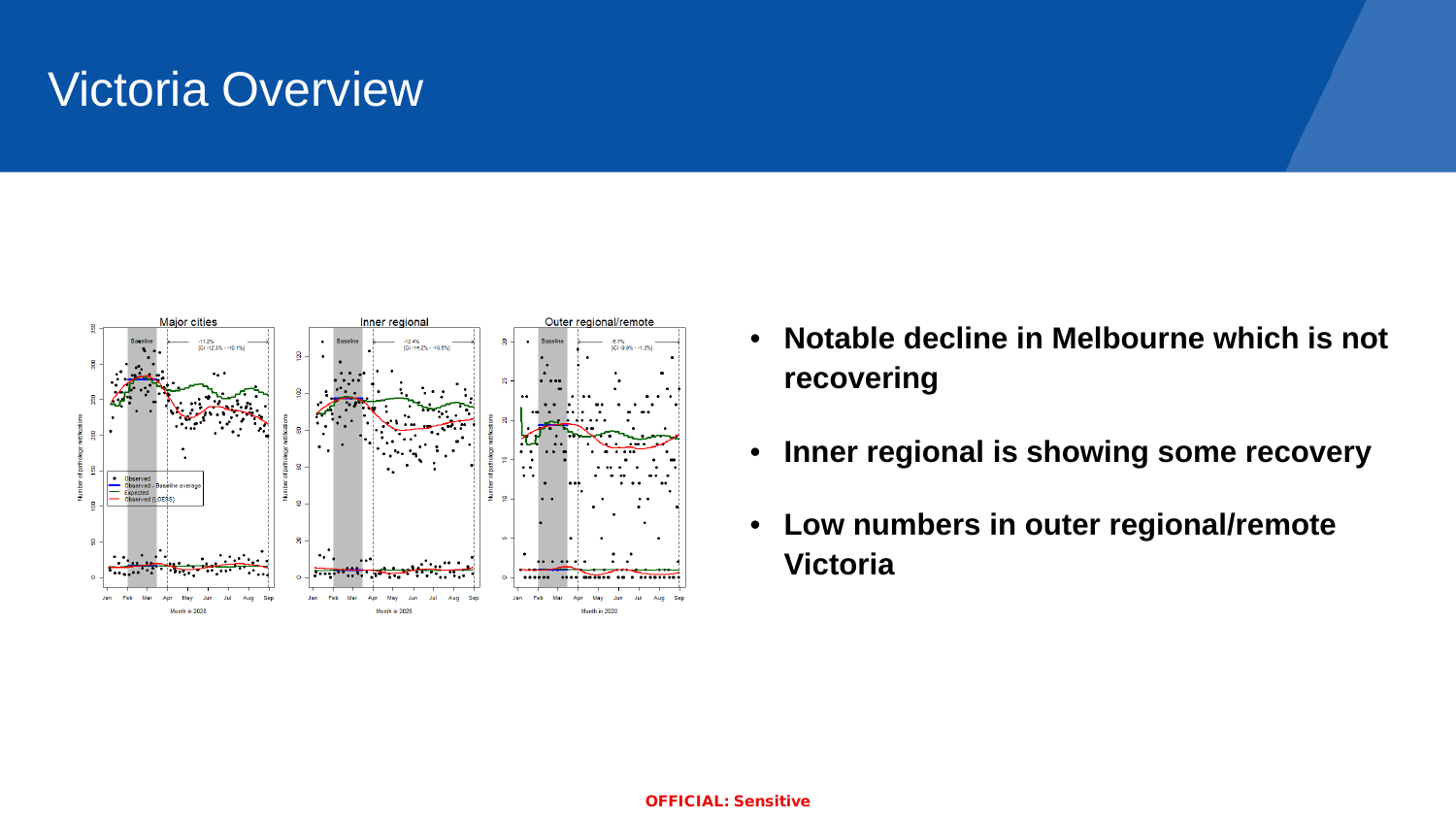

- COVID-19 has been associated with decline in cancer notifications
- This will equate to decline in detection of cancer diagnoses
- Impact on cancer stage migration at diagnosis not yet known
- Decline is most obvious in those aged >50 years, residing in inner Melbourne and in highest socioeconomic groups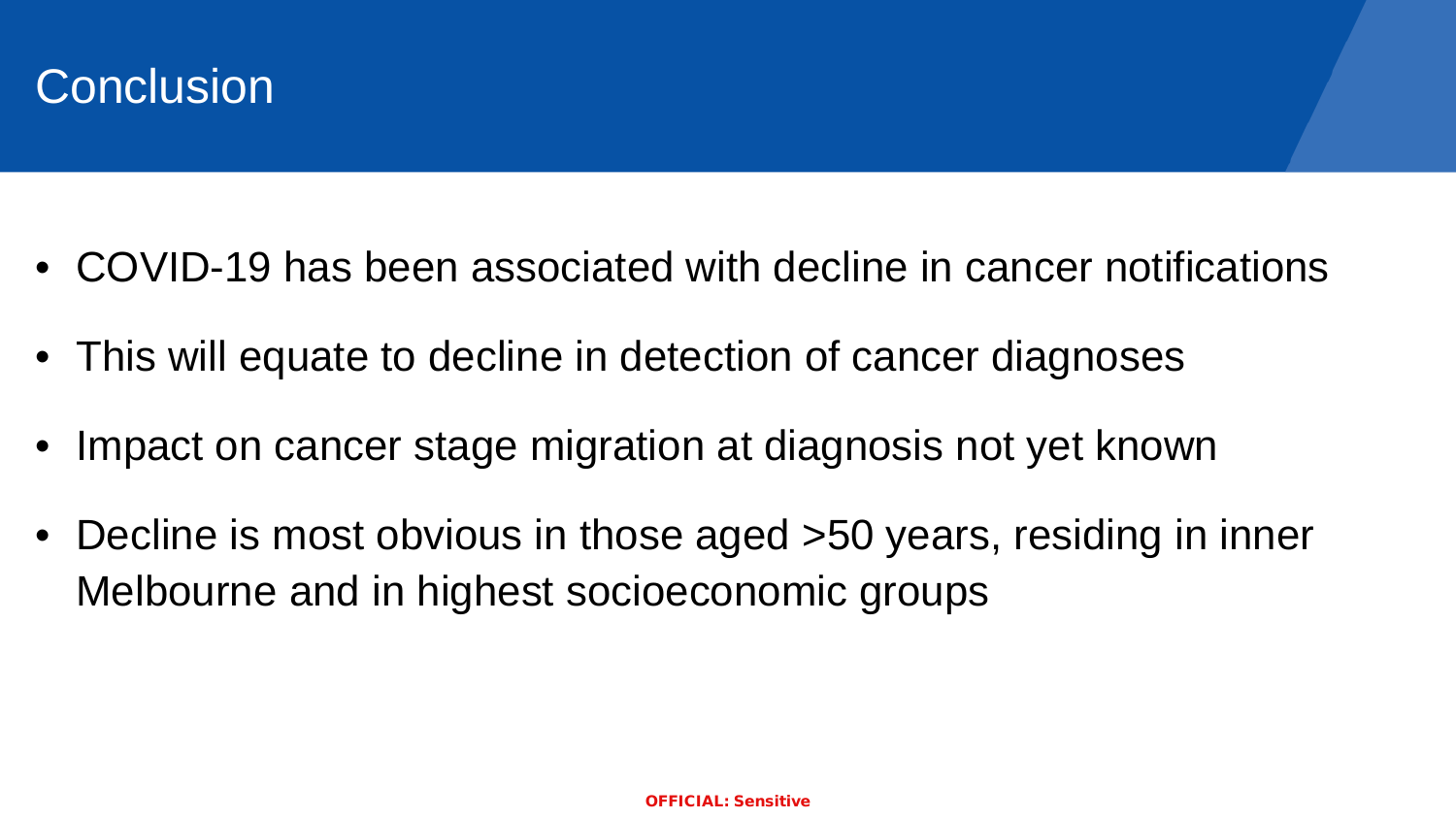# Recommendations

- Urgent public health information campaign to strongly encourage the community to see their primary care provider and be appropriately investigated
- Essential to plan for increase cancer workload over the next 12 months
- Evidenced based clinical guidelines to prioritise activity
- Category 1 cancer surgery must be maintained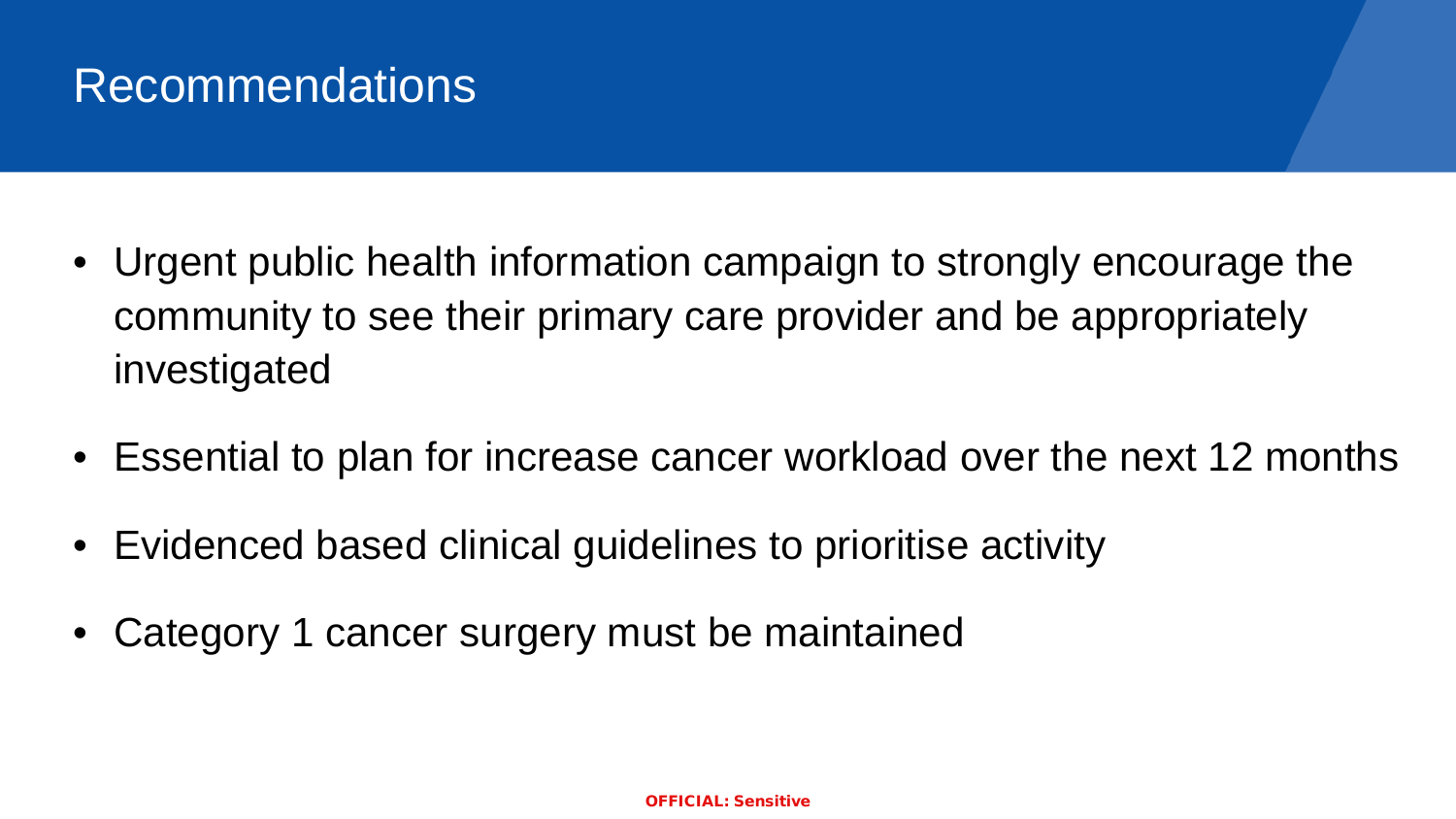# Actions underway



When was your last breast screen?

价值

BreastScreen

前前门

❖ Public Health Campaign



Cancer Health Pathways



formation on the Optimal Care Pathways please refer to<br>invic.org.aw/for-health-professionals/optimal-care-pathways

## Prostate cancer 空自寺①A



- ts: for example, radiological tests and specialist appr
- family lithin 6-12 weeks without symptoms, endler if sur
- 
- al referral process and proformas can be found a
- 
- 

#### nt resource checklist

- ancer Council 13 11 20 to speak with an experi www.cancervic.org.ou for more information about pro
- For translator assistance call TIS on 13 14 50
- load the 'What to expect-
- Prestate Cancer Foundation of Australia for free t pcfa.org.au or freecoli 1800 220 099

Cancer<br>Council

❖ I-PACED - Implementing pathways for early diagnosis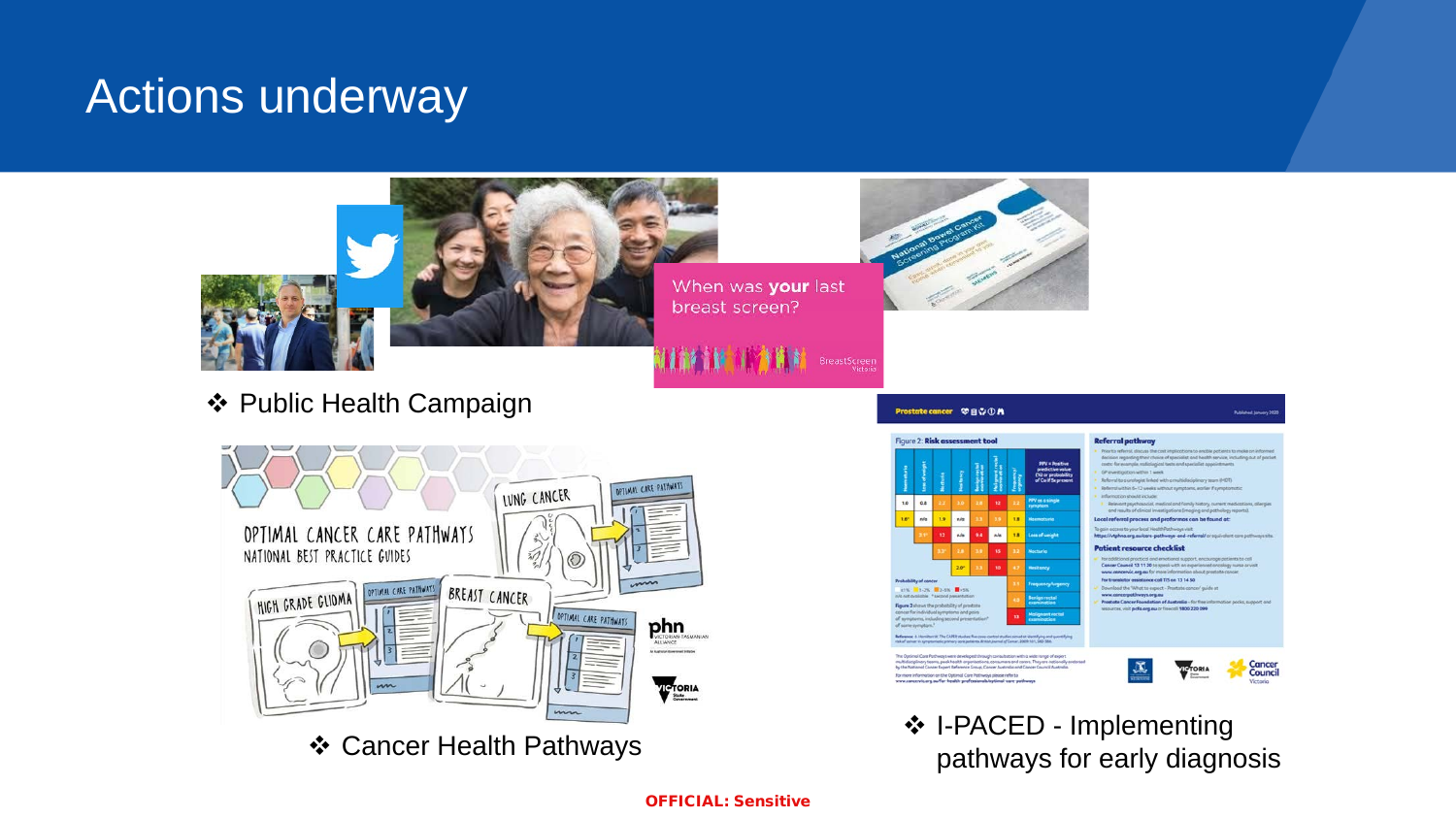# 参中值 COVID-19

## Presentation – RACGP + DHHS Webinar

# Tuesday 11<sup>th</sup> November 2020

Dr Clare Looker

Deputy Public Health Commander COVID-19 (Case, Contact and Outbreak Management)

Senior Medical Advisor

Health Protection Branch | Regulation, Health Protection and Emergency Management Division Co-Clinical Director, Southern Melbourne Integrated Cancer Service

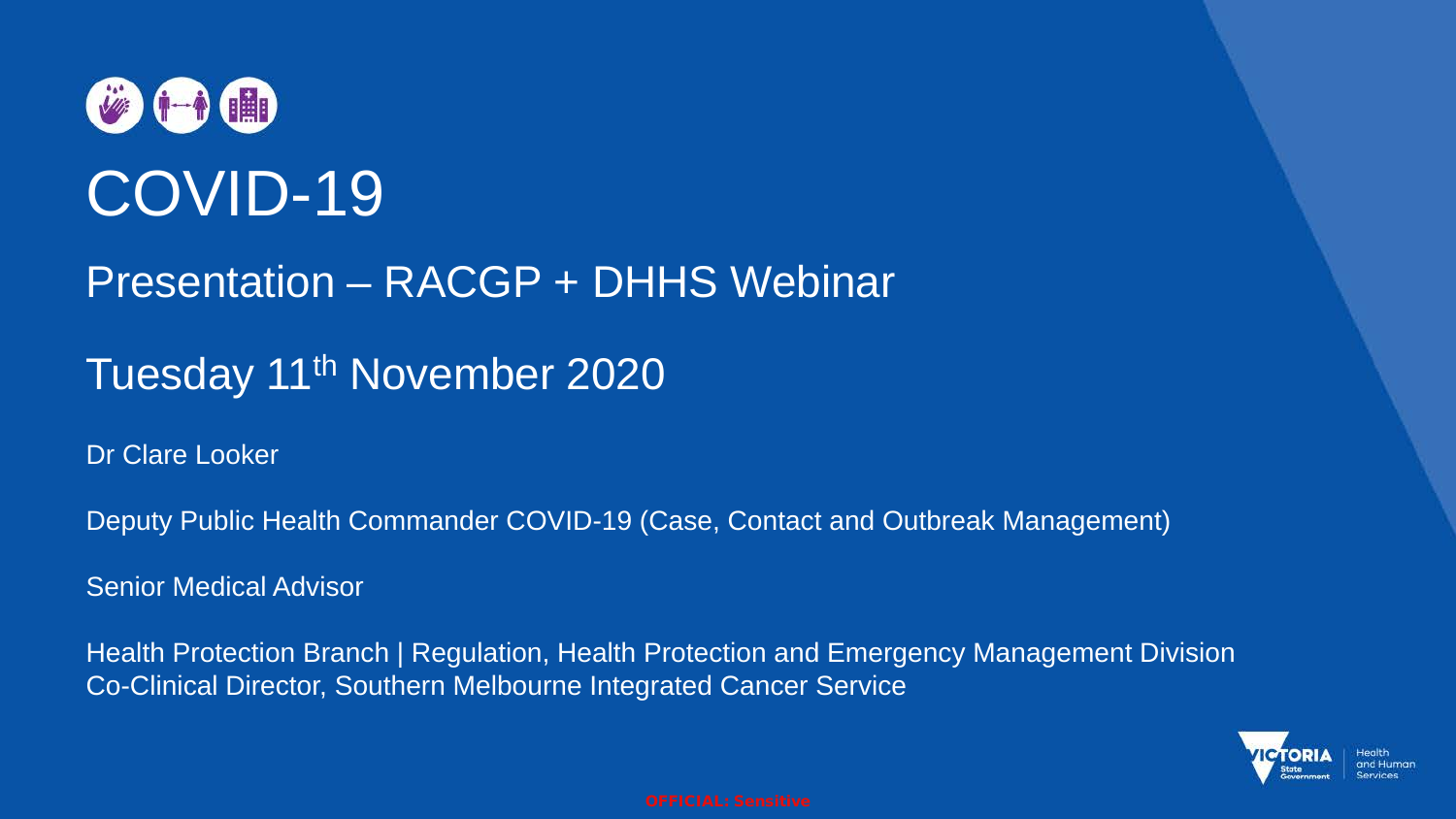# **Situation in Victoria**

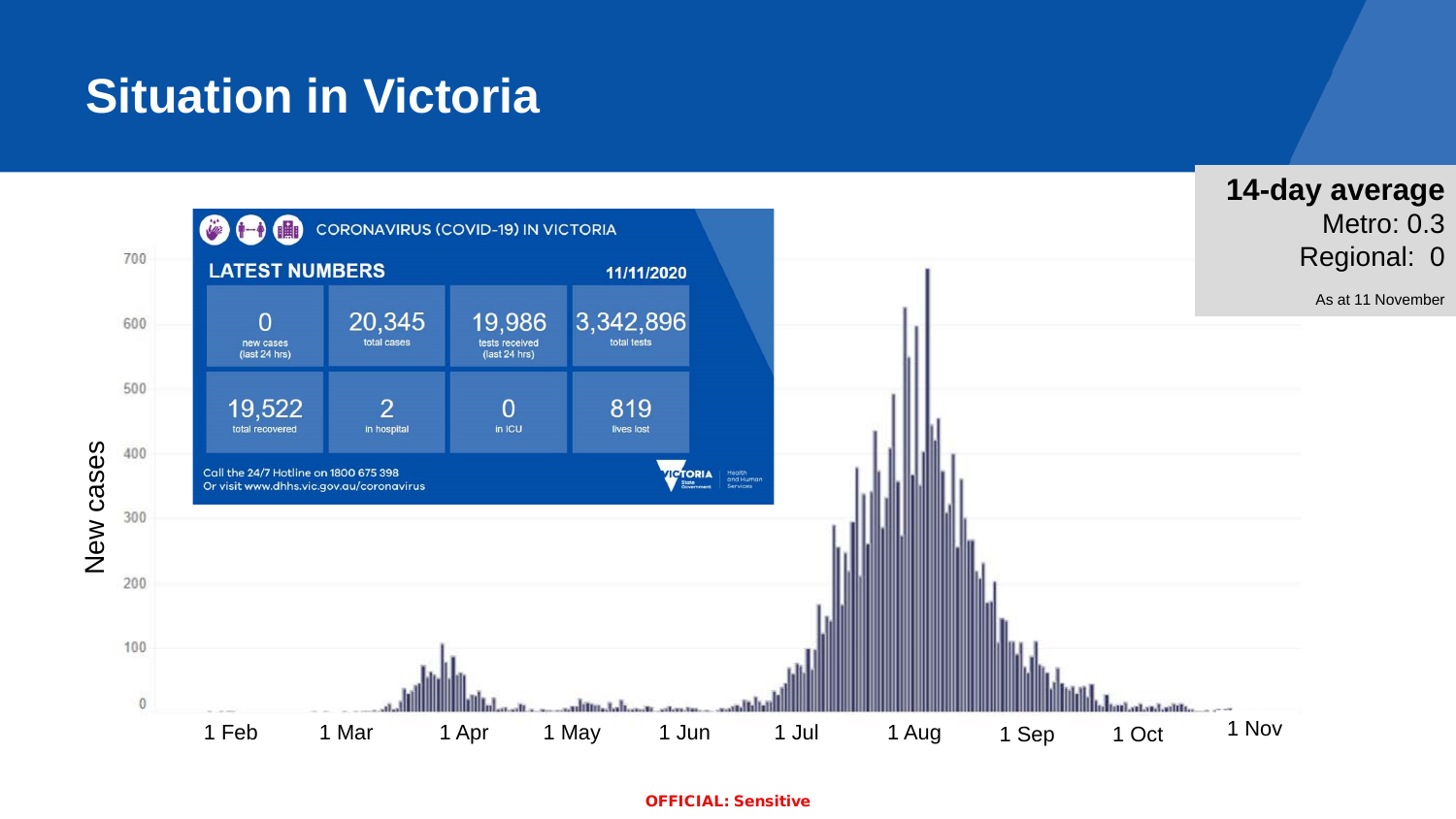# **Transmission of COVID-19**

## **Mode of transmission**

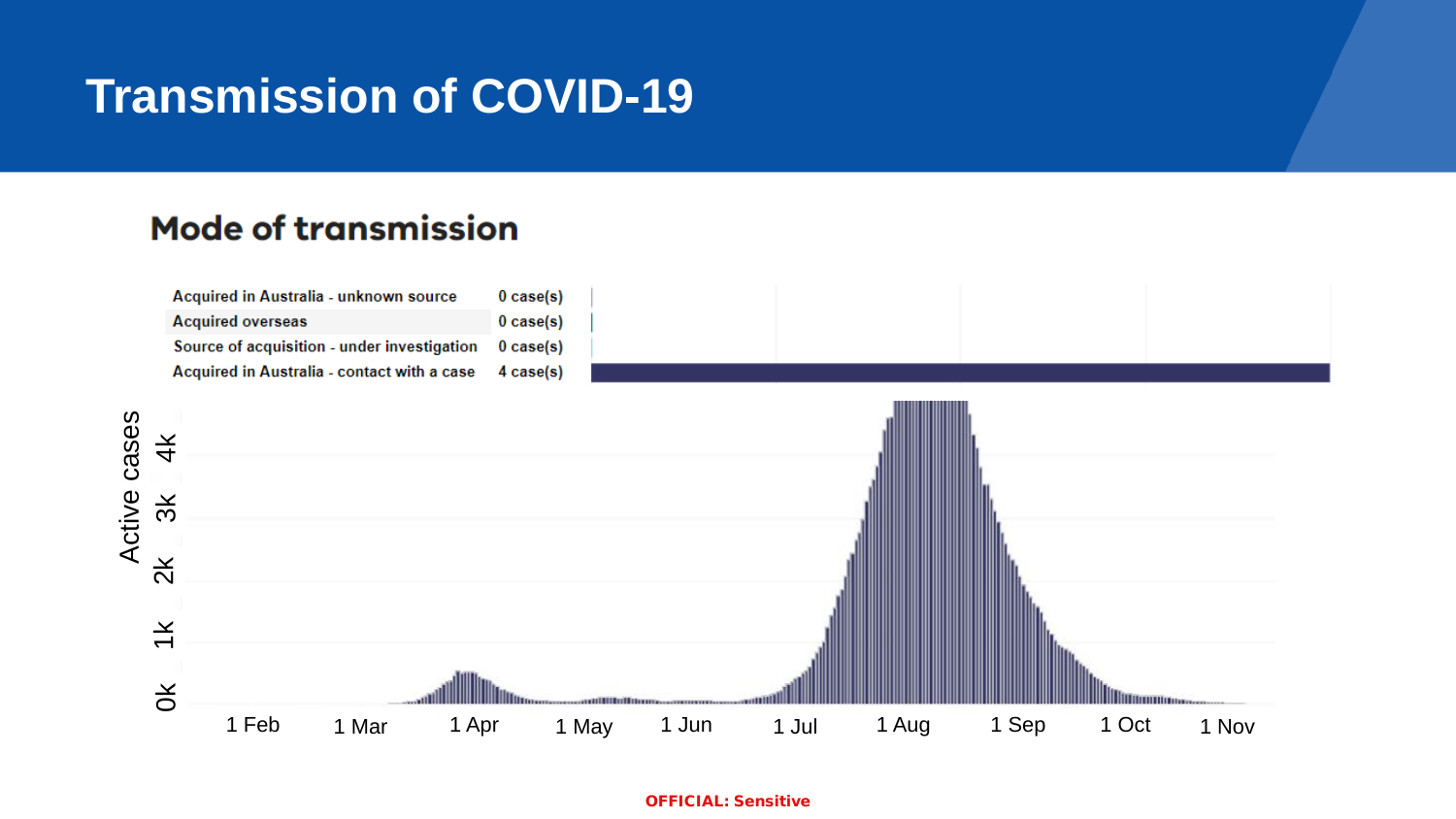

- Victoria's roadmap for reopening provides safe, steady and sustainable steps for our path out of restrictions and into COVID Normal
- As restrictions ease it is more important than ever that we act every day to keep ourselves and others safe. These actions below can help protect you from coronavirus (COVID-19).
- Third Step restrictions apply across Victoria. The same restrictions apply in regional Victoria and metropolitan Melbourne.
- Moving to the Last Step and then to COVID Normal will be require meeting 'trigger points' based on case numbers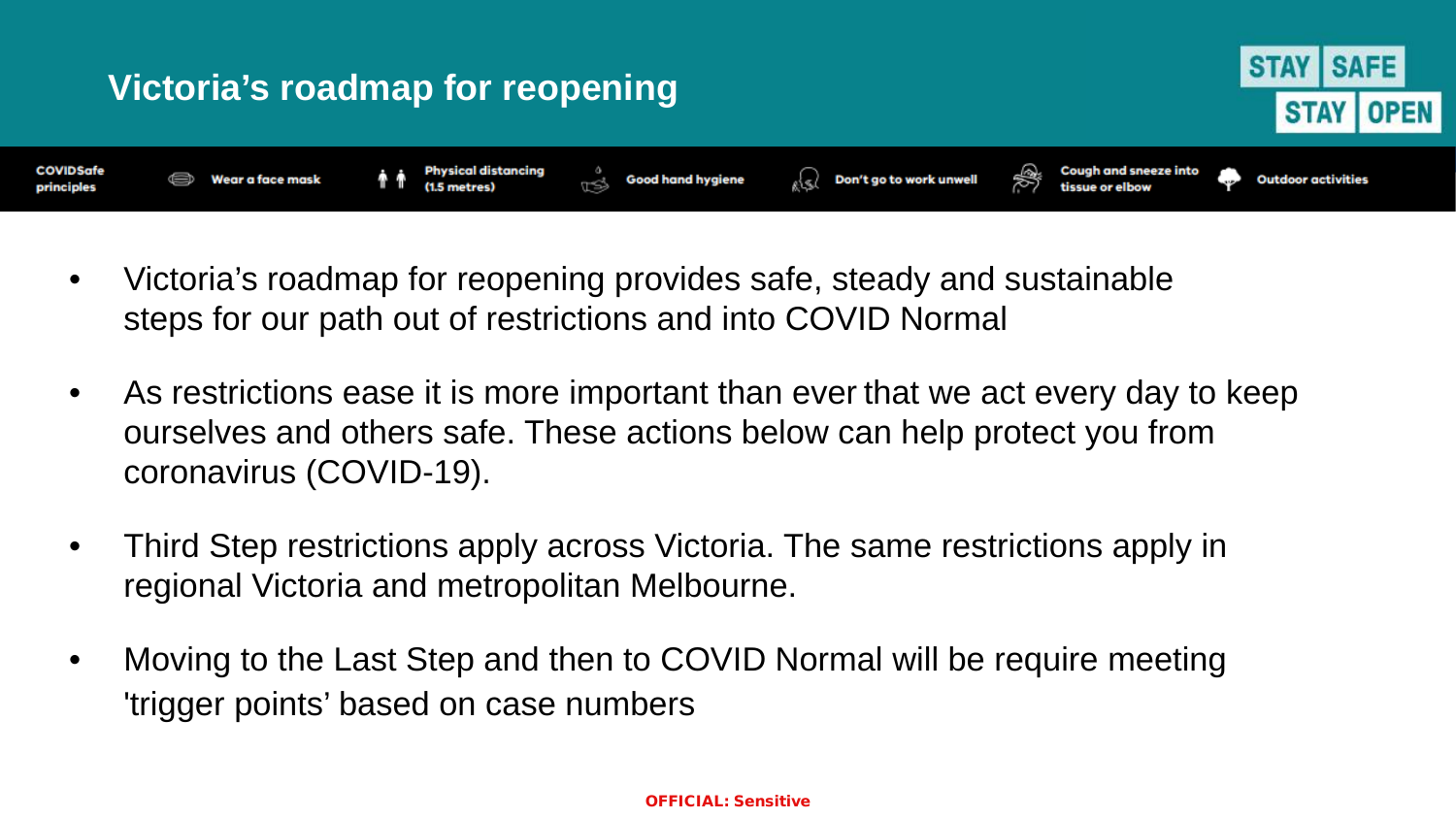# **Finding coronavirus (COVID-19)**

- Testing and contact tracing
	- For people who test positive isolation stops further transmission.
	- For close contacts quarantine stops transmission prior to symptoms starting.
	- People with infection are infectious usually **1 to 2 days before symptoms start**.
- Symptoms can start around **5 to 6 days** (up to 14 days) after infection.
- Delays can occur when seeking help and getting tested, at the lab, or in reporting.

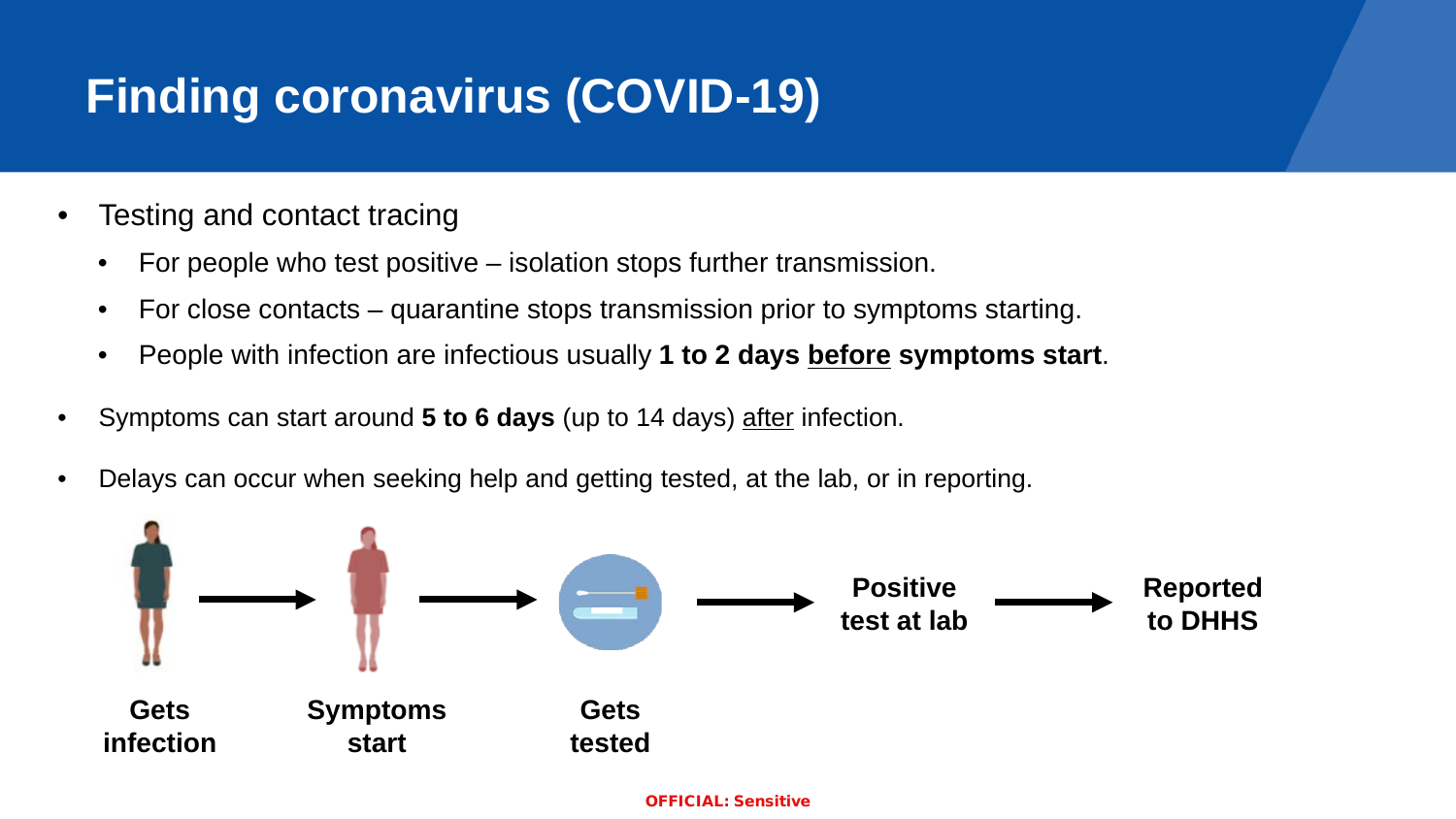## **A focus on Healthcare Worker Infection Prevention and Control**

**There has been active collaboration between partner organisations including the RACGP to collate infection prevention and control resources and determine a list of recommended resources.**

**Self-assessment checklists – Safe work** 

- **[Worksafe Victoria checklist](https://www.worksafe.vic.gov.au/managing-risk-exposure-coronavirus-covid-19-checklist-employers)**
- **[Safe Work Australia Checklist -](https://www.safeworkaustralia.gov.au/sites/default/files/2020-06/COVID-19_Workplace-Checklist_12June2020.pdf) COVID-19**

**Infection prevention and control resources** 

- **[RACGP infection prevention and control](https://www.racgp.org.au/running-a-practice/practice-standards/standards-for-other-health-care-settings/view-all-health-care-standards/infection-prevention-and-control)**
- **[National COVID-19 Clinical Evidence Taskforce](https://covid19evidence.net.au/)**
- **[Information for Victorian Health Services](https://www.dhhs.vic.gov.au/health-services-and-professionals-coronavirus-covid-19)**
- **[Business Victoria COVID-safe workplace](https://www.business.vic.gov.au/coronavirus-covid-19/covid-safe-business/creating-a-covid-safe-workplace)**

## **Daily Attestation**

**It is recommended that primary care providers require all practice staff (clinical and non-clinical) to complete a daily attestation.**

**Staff should confirm that they are free from symptoms related to COVID-19 and have not had contact with a confirmed case of COVID-19 in the previous 14 days.**

- Daily attestation reminds staff to consider their health and reinforces that workers must not attend a provider's premises for work unless they are safe to do so.
- Ensures continuity of general practice operations including supporting the community to feel that it is safe to return to face-to-face care.
- Mitigates the potential implications of a COVID-19 confirmed case affiliated with the practice.
- Can be integrated into service processes for recording presence at the workplace.